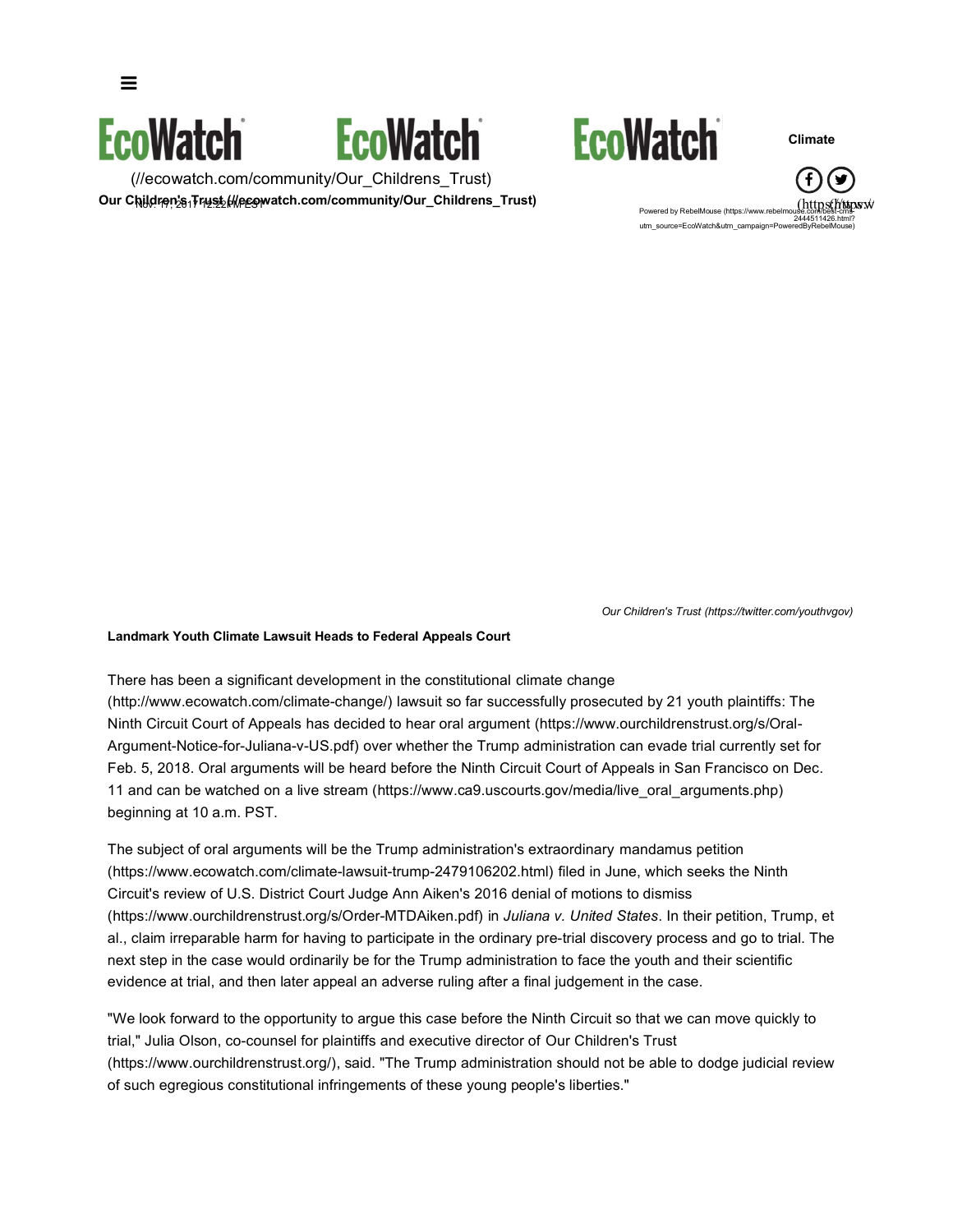"They are knowingly destroying our climate system and the healthy futures for our young plaintiffs. This administration can respond to the limited discovery we seek, and put on its junk climate science at trial in a court of law. What it can't do is shut the courthouse doors to real constitutional injuries brought by these young people. We believe the Ninth Circuit will be the bulwark against their dodge and evade tactics," Olson added.

"Every week, or even every day, that our trial is delayed is time I spend further worrying about the stability of our climate system and the security of my future," Kelsey Juliana, 21-year-old named plaintiff from Eugene, Oregon, said. "I'm excited for the Ninth Circuit judges to hear from my lawyers, and to have our case in front of them. Another step forward, onwards to climate and constitutional Justice!"

In July, a three judge panel of the Ninth Circuit, consisting of judges Alfred Goodwin, Alex Kozinski and Marsha Berzon, placed a temporary stay (https://www.ourchildrenstrust.org/s/Doc-7-Order-on-Stay.pdf) on the district court proceedings and ordered (https://www.ourchildrenstrust.org/s/Doc-8-Order-to-file-answer.pdf) briefings on the mandamus petition.

In September, legal scholars, religious, women's, libertarian, and environmental groups, and legal nonprofits filed eight separate amicus curiae (friend of the court) briefs (https://www.ourchildrenstrust.org/s/170905-Amicus-Briefs-in-Support-of-Juliana-PR.pdf) with the Ninth Circuit, displaying resounding legal support for denying the mandamus petition, and allowing the case to proceed to trial.

Judge Aiken and Magistrate Judge Thomas Coffin, of the District Court in Oregon, filed a letter (https://www.ourchildrenstrust.org/s/US-District-Court-letter-to-Ninth-Circuit.pdf) with the Ninth Circuit in August, referring to the issues presented by the youth's case as "vitally important" and stating that they "do not believe that the government will be irreversibly damaged by proceeding to trial."

Through Judge Aiken's order last year, the young plaintiffs secured the following critical legal rulings:

1. There is a fundamental constitutional liberty right to a climate system capable of sustaining human life.

2. The federal government has fiduciary public trust responsibilities to preserve natural resources upon which life depends.

3. The youths' requested remedy (ordering the development and implementation of a national climate recovery plan based on a scientific prescription) is an appropriate remedy if the court finds a violation of the youths' constitutional rights.

Among the facts to be determined at trial are whether the federal government's systemic actions over the past decades enabling climate change have violated the young plaintiffs' constitutional rights.

"What is urgently needed right now is a clear, scientific and constitutional discussion of the irreparable harm that climate change is doing to this nation's youth and the ways we can hold our leaders accountable to begin serious climate recovery efforts," Jacob Lebel, 20 year-old-plaintiff from Roseburg, Oregon, said.

"I am glad that we will have the opportunity to hold this discussion before the Ninth Circuit and I look forward to moving towards a full trial," said Lebel.

*Juliana v. United States* was brought by 21 young plaintiffs, and Earth Guardians

(https://www.earthguardians.org/), who argue that their constitutional and public trust rights are being violated by the government's creation of climate danger. The case is one of many related legal actions brought by youth in several states and countries, all supported by Our Children's Trust, seeking science-based action by governments to stabilize the climate system.

### **Show Comments ()**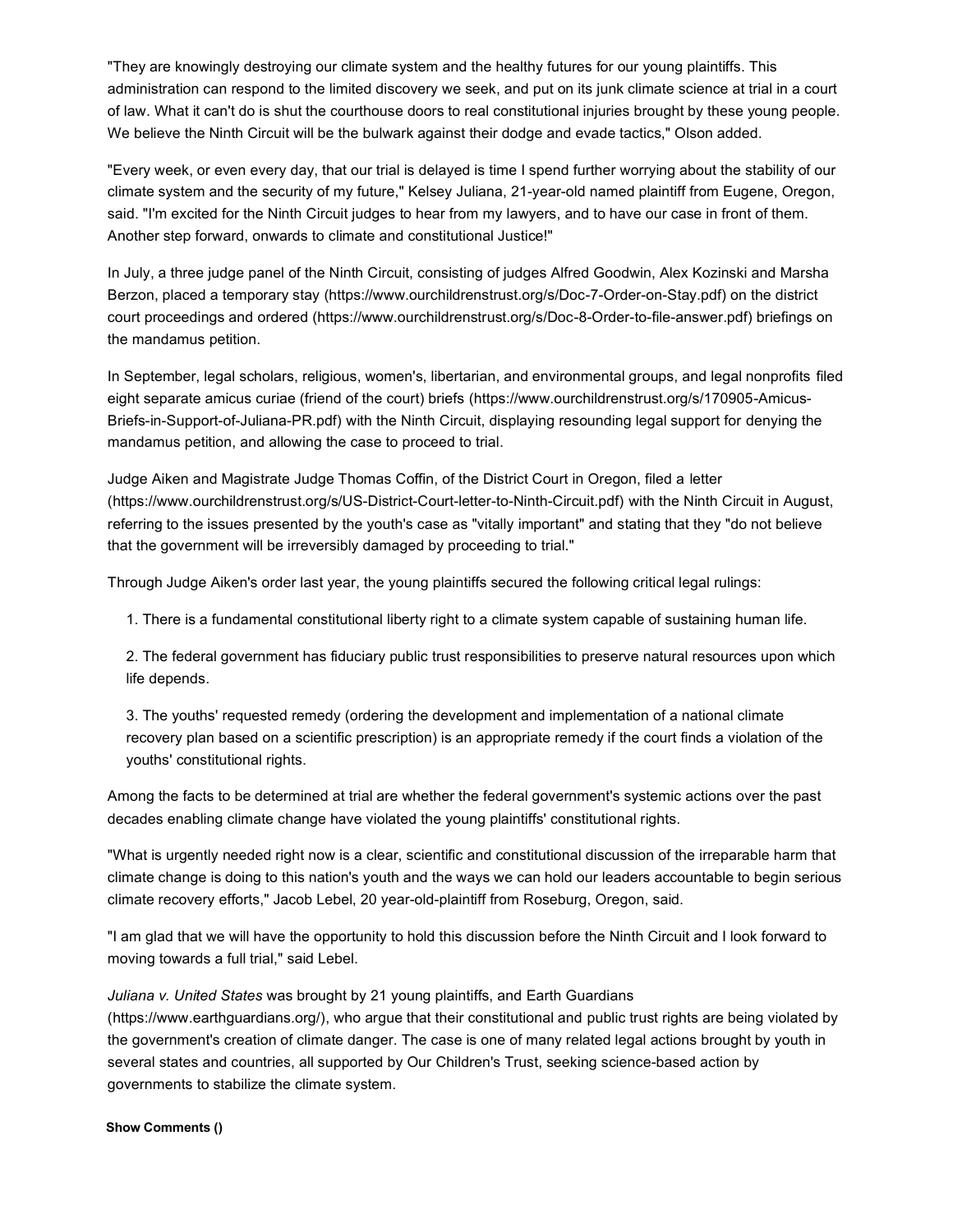#### fУ ၜ  $\overline{\mathbf{v}}$ ╋

(httpshiltpstillepilbleneistteotrikpere/t2reate/button/?

sponsURED<sup>uttpshtttpdag@ctsdcawattotado%n/youth-</sup>

laws**GiA**%20Youth%

- 2F% 20Climate% **Common Dreams (/community/common\_dreams)** <sub>40m</sub><br>†eder**2rFww2@Lecocswatt%h.com%** 

appe**2lFs<sub>/</sub>o2tth**leads%

cour**t**laws@ito%

25103439**2108Fletdrelr&atle**%xt=Landmark%

20Ydette 20Appeals%

20Climpate2802Sourt&body=https://www.ecowatch.com/youth-

20La**ovsuit<del>å</del>/**wsuit-

20Headts%43918.html&media=https://assets.rbl.ms/15127424/600x.jpg&description=Landmark%

20to%20Yof**ethe**%al-

20 Fe**2 le Califiparie**e 9/6s-

20Appoelaakswoutte%

20Co2**.0t&2a5d1s0%** 13918.html)

20to%

20Federal%

20Appeals%

20Court)

img.youtube.com (https://img.youtube.com/vi/3DXIxfytkSs/hqdefault.jpg)

## **As World Warms, Heart-Breaking Video Shows What It Looks Like When a Polar Bear Starves (https://www.ecowatch.com/polar-bear-paul-nicklen-2515956901.html)**

By Julia Conley

A video of a starving polar bear led to calls for climate change (http://www.ecowatch.com/climate-change/) denialists to confront the real-world effects of global warming this week. Taken by a Canadian conservationist and photographer and posted to social media, the video offered a stark visual of the drastic impacts of climate change that have already begun taking root.

**Keep reading...**



**Animals(https://www.ecowatch.com/animals)**